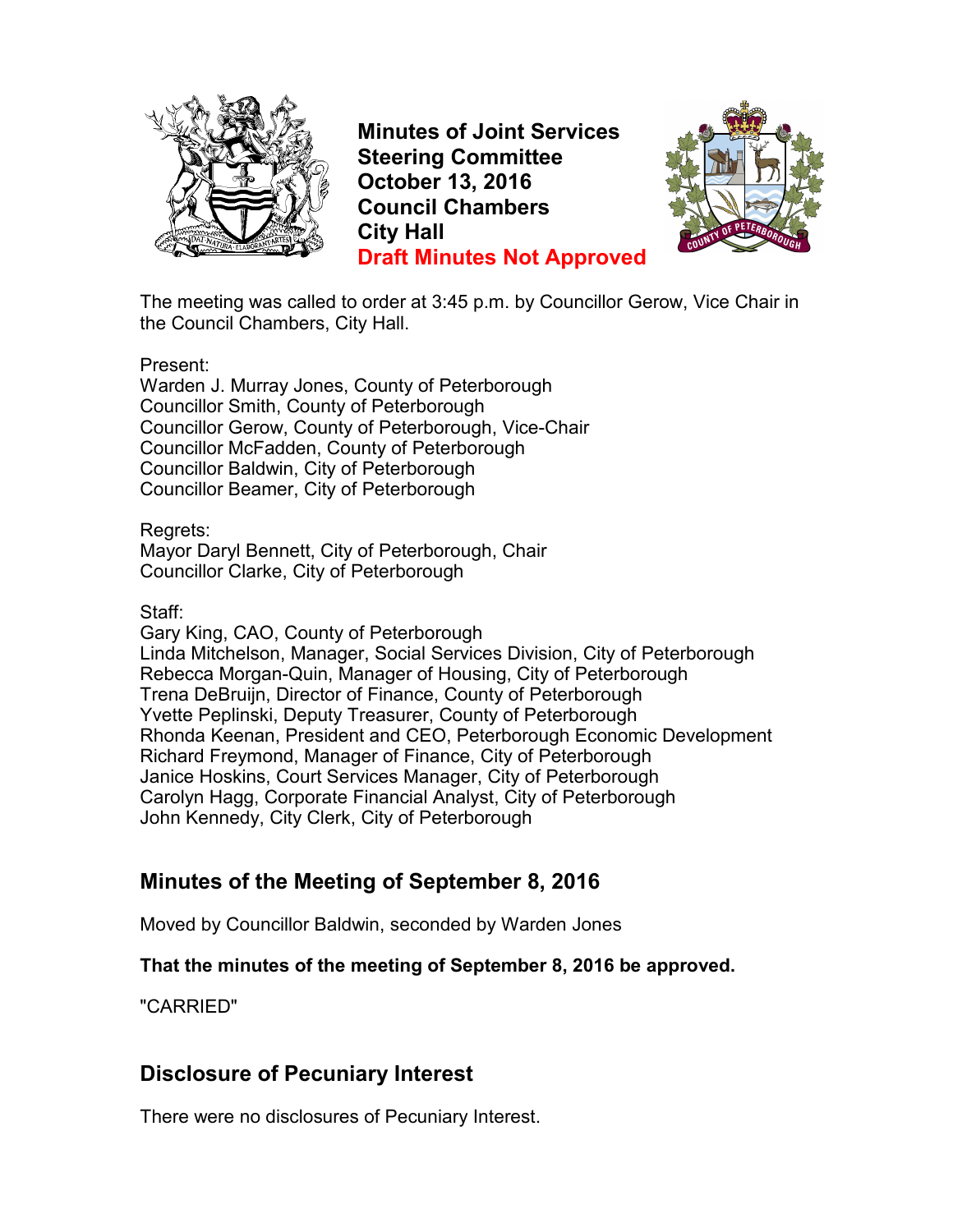### **AHAC Minutes for Information**

Moved by Councillor Smith, seconded by Councillor Beamer

**That the AHAC (Affordable Housing Action Committee) minutes of June 9, 2016 be received for information.** 

"CARRIED"

# **Director of Community Services, City of Peterborough Report CSSSJSSC16-007 Provincial and Federal Transformation and Local Response**

Linda Mitchelson, Manager of Social Services, provided an overview of Report CSSSJSSC16-004.

Moved by Councillor Smith, seconded by Councillor Baldwin

**That the Joint Services Steering Committee endorse the recommendations outlined in Report CSSSJSSC16-007 dated October 13, 2016, of the Director of Community Services, as follows:** 

- **a) That the report be received for information.**
- **b) That staff's continued involvement in consultations and working groups as appropriate to provide input into these reforms be endorsed.**
- **c) That staff's plan for the development of a Community Wellbeing framework including a community engagement strategy, identified priorities and a measurement framework for 2017 be endorsed.**

"CARRIED"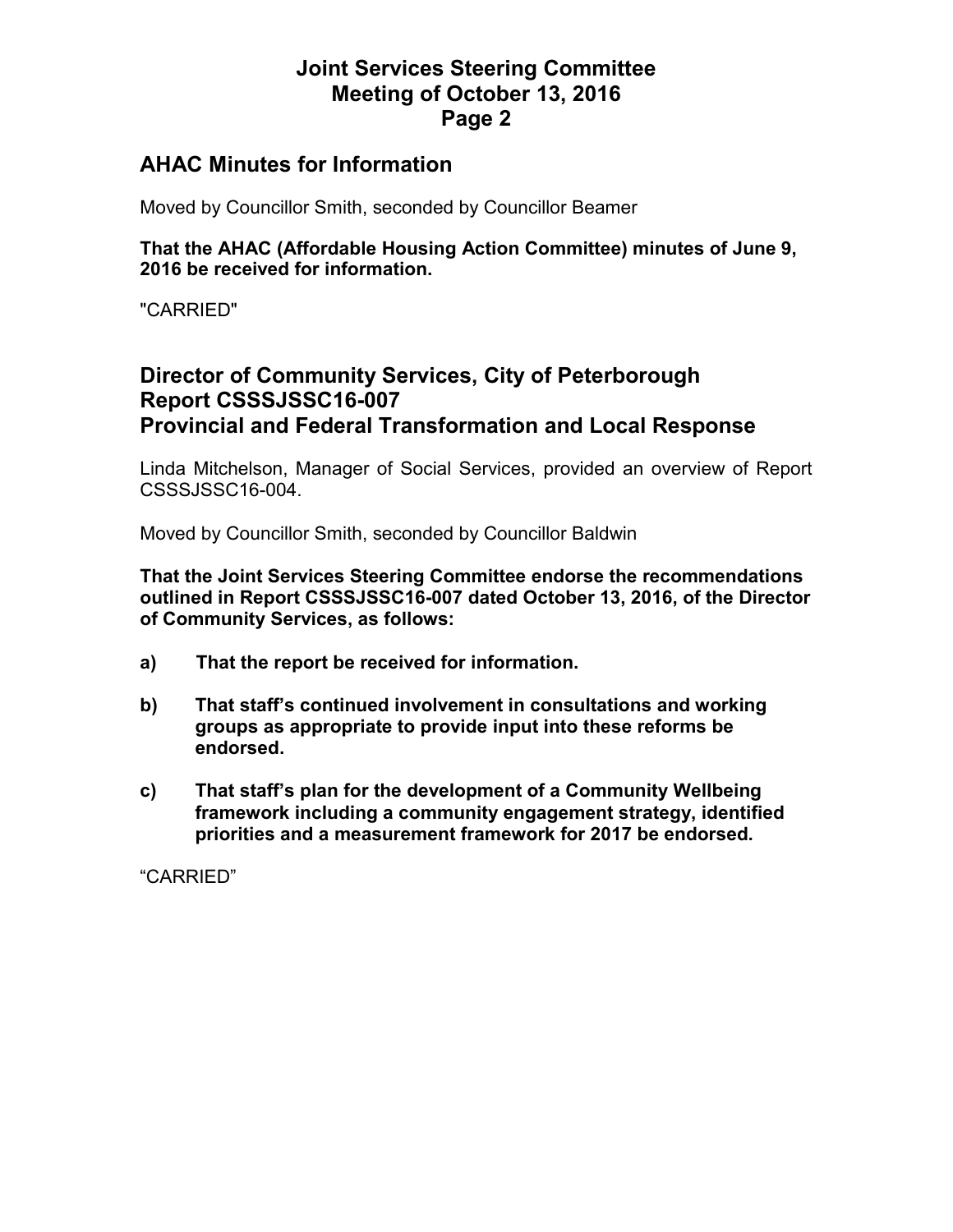### **Director of Corporate Services, City of Peterborough Report CPFSJSSC16-001 GPAEDC Draft 2017 Budget**

Moved by Warden Jones, seconded by Councillor McFadden

**That the Joint Services Steering Committee approve the recommendation outlined in Report CPFSJSSC16-001, dated October 13, 2016, of the Director of Corporate Services, as follows:** 

**That the Joint Services Steering Committee endorse the draft 2017 GPAEDC Budget, as set out in Appendix A to report CPFSJSSC16-001, and recommend to City and County Council for consideration during their respective 2017 Budget discussions.** 

"CARRIED"

## **Director of Corporate Services, City of Peterborough Report CPFSJSSC16-002 POA, Social Services, and Housing Draft 2017 Budgets**

Moved by Councillor Baldwin, seconded by Councillor Beamer

**That the Joint Services Steering Committee approve the recommendation outlined in Report CPFSJSSC16-002, dated October 13, 2016, of the Director of Corporate Services, as follows:** 

**That the Joint Services Steering Committee endorse the draft 2017 POA, Social Services, and Housing Budgets, as set out in Appendix A to report CPFSJSSC16-002, and recommend to City and County Councils that the budgets be reflected in their respective draft 2017 Municipal Budget documents.** 

"CARRIED"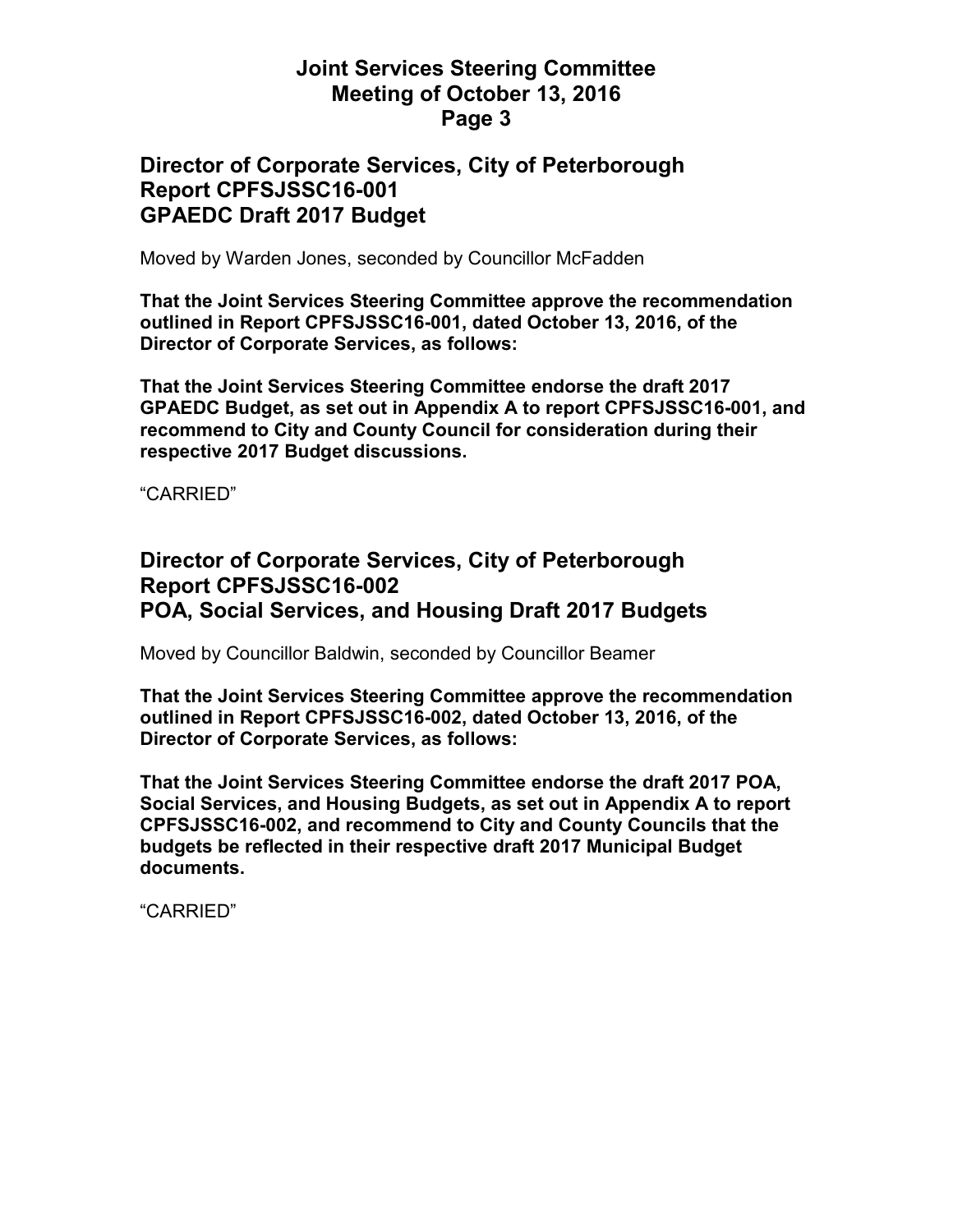## **Gary King, CAO, County of Peterborough Allan Seabrooke, CAO, City of Peterborough Schedule for Joint Services Steering Committee Meetings for 2017**

Moved by Councillor McFadden, seconded by Councillor Beamer

**That the Joint Services Steering Committee approve the proposed schedule of meetings for 2017 Committee meetings in accordance with Articles 2.6 and 2.7 of the Consolidated Municipal Service Management Agreement (2014 – 2018):** 

**Thursday, February 9, 2017 Thursday, June 8, 2017 Thursday, October 26, 2017 and,** 

**That staff review and propose alternate meeting dates in September due to a conflict with the proposed September 14, 2016 date.** 

"CARRIED"

### **Other Business**

There were no items of Other Business.

### **Next Meeting**

The Chair indicated that the next meeting will be held on Thursday, February 9, 2017.

# **Adjournment**

Moved by Councillor Beamer, seconded by Councillor Smith

#### **That the Joint Services Steering Committee adjourn at 4:06 p.m.**

"CARRIED"